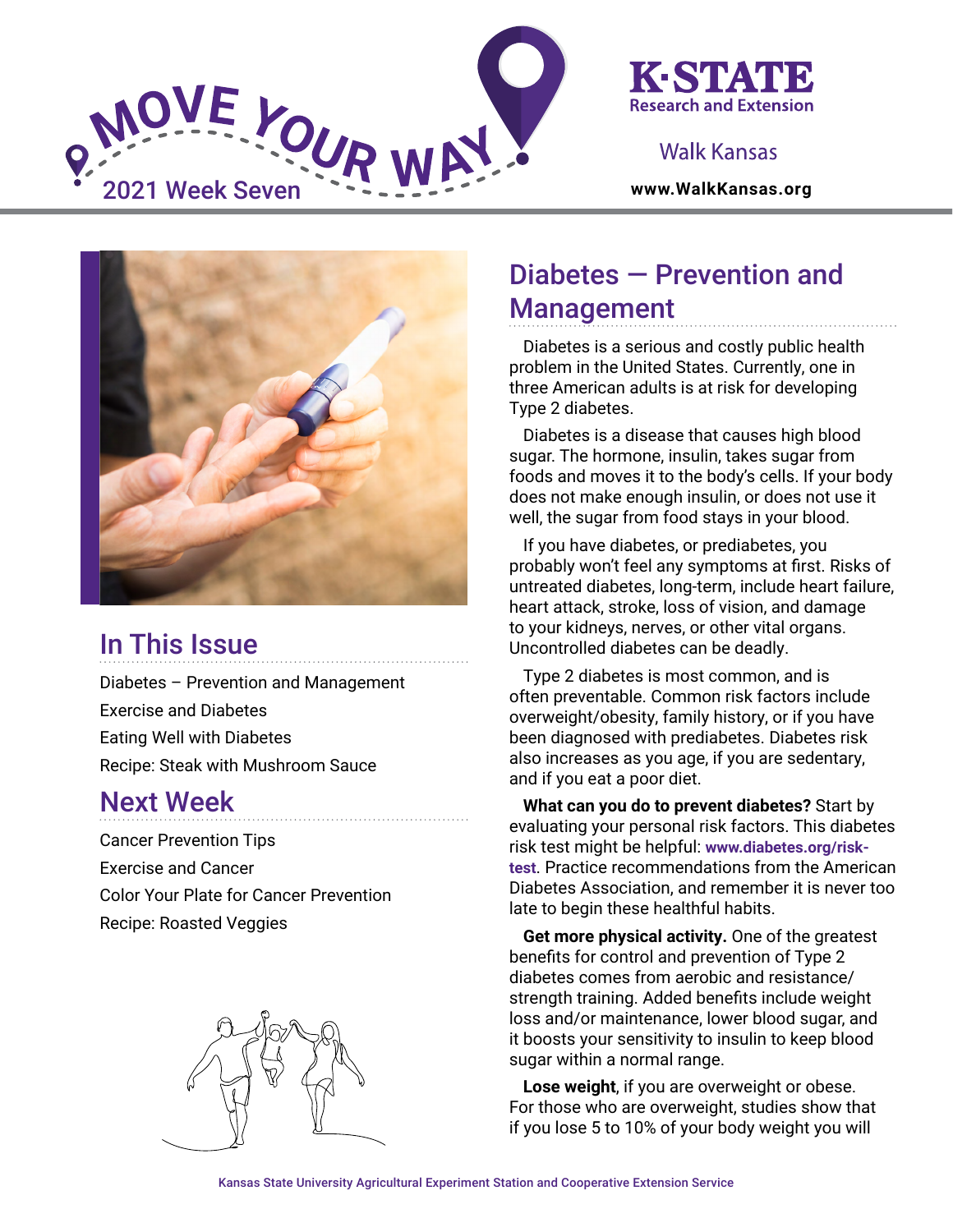lower your risk of developing diabetes by 58%. Even a small amount of weight loss can improve your health.

**Get plenty of fiber.** Eat fruit, vegetables, beans, whole grains, and nuts to boost fiber intake. More fiber in your diet helps improve your blood sugar control, lowers your risk of heart disease, and promotes weight loss by helping you feel full and satisfied.

**Choose whole grains.** Make at least half of your grains whole and look for the word "whole" on the package. It should be one of the first few items in the ingredient list.

**Make healthy food choices and avoid fad diets.** While various diets may help you lose weight at first, they may not help you keep weight off long-term. Instead, focus on making healthier choices that include variety and portion control as part of your lifestyle.

**Get regular health checks.** The American Diabetes Association recommends blood glucose screening for everyone over the age of 45. If you are an overweight adult of any age, and have one or more risk factors for diabetes, you should get tested and continue to follow your doctor's advice on testing.

## Exercise and Diabetes

Experts agree that walking is one of the best exercises for people with diabetes. It is relaxing, easy, can be done almost anywhere, and is highly effective at controlling blood glucose levels. If you have diabetes, there are important things to consider before you start. In addition to general physical activity recommendations, here are specific considerations.

**Get approval from your healthcare provider** for any new exercise program. They can also point out special precautions you should take based on the type of diabetes you have.

**Wear the right shoes.** Foot health is extra important for anyone with diabetes. It can be hard to detect blisters, abrasion, and skin breaks because foot numbness is a symptom of diabetes. Shoes should fit comfortably, have plenty of room in the toe area, and should not rub at the heel. Socks are important, too. Avoid cotton socks that bunch up and retain moisture. Choose socks that wick away sweat and prevent blisters.

**Be prepared.** Wear a diabetes ID bracelet or something to alert others that you have diabetes. Carry glucose pills or an appropriate snack in case your blood sugar drops. Ask your doctor when you should check blood glucose levels related to exercise (before, during, or after). Be aware that insulin requirements will change with exercise. Do a foot check after each walking session.

Here is a guide to exercise if you have Type 2 diabetes: **[www.verywellhealth.com/cardiovascular](https://www.verywellhealth.com/cardiovascular-exercise-and-diabetes-1086991)[exercise-and-diabetes-1086991](https://www.verywellhealth.com/cardiovascular-exercise-and-diabetes-1086991)**

Here is an exercise guide for those with Type 1 diabetes: **[www.verywellhealth.com/exercise-guidance](https://www.verywellhealth.com/exercise-guidance-type-1-diabetes-5086591)[type-1-diabetes-5086591](https://www.verywellhealth.com/exercise-guidance-type-1-diabetes-5086591)**